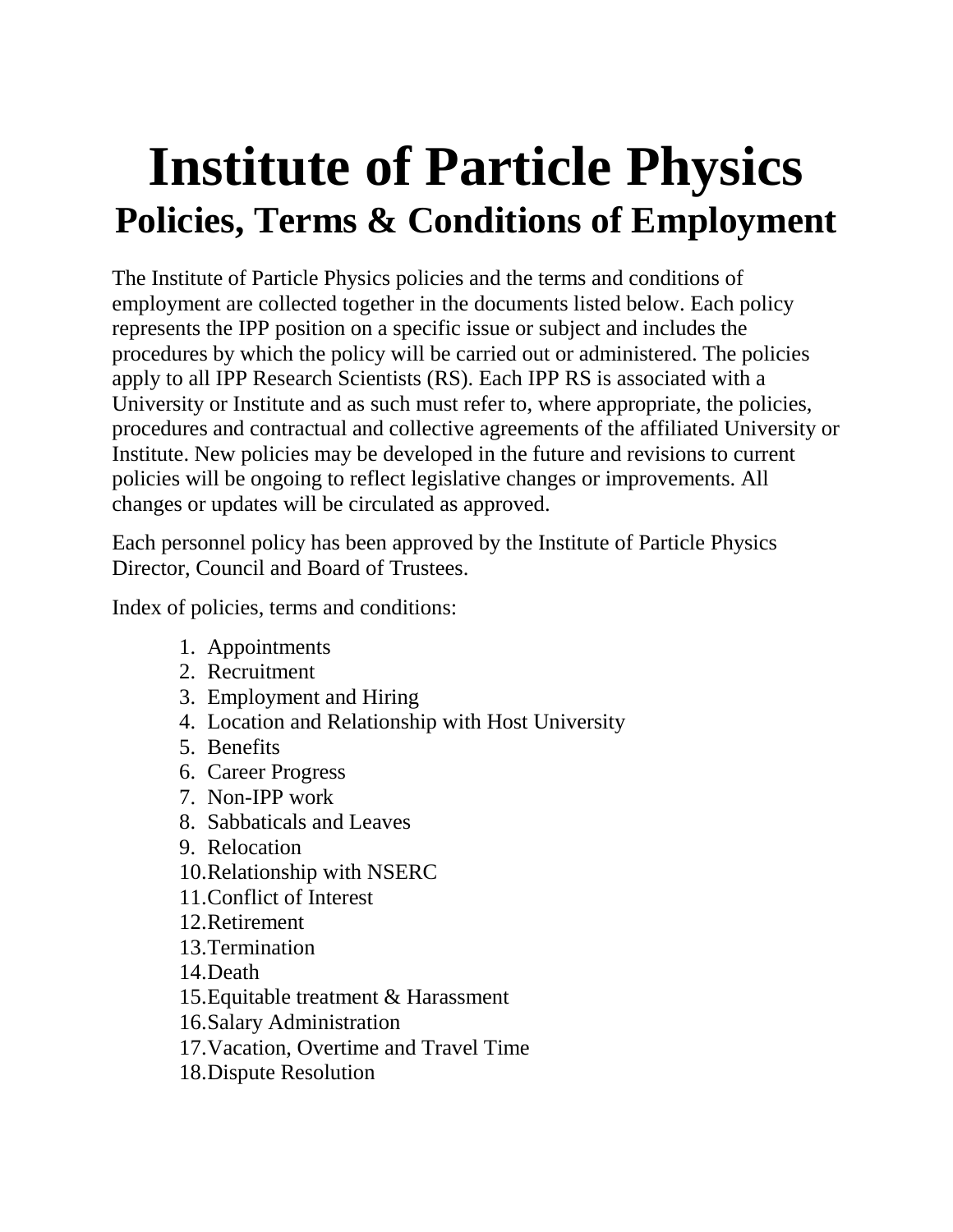#### Appointments

#### Intent

Every IPP RS hired shall fall under one of the following types of appointment and the type shall dictate various benefits, compensation and job tenure. The relationship between the RS and the host university is outlined in Policy #4. Each RS will receive a written confirmation of his/her employment terms as outlined in Policy #3.

#### Research Scientist

An IPP RS refers to a person appointed to a full time position by the IPP. RS are expected to have a Ph.D. in particle physics and a record of research accomplishments. RS are required to support the IPP research projects and are expected to provide intellectual leadership to the research programme. The Director and RS determine which IPP project the RS may work on initially. RS with the agreement of the Director may subsequently develop projects that have a reasonable expectation of becoming IPP projects. The Director and RS determine the host university where a RS is located. RS are expected to apply for funding from Granting Councils to support their research and may supervise graduate students. Job descriptions are found in Policy #6.

#### Types of Appointment

1. Term Research Scientist

All RS are hired for an initial three year term. A review will be held in the third year to determine whether the term of the RS be changed to a continuing term.

Criteria and procedures for the review are given in Policy #6.

#### 2. Continuing Research Scientist

This is an appointment without term.

Continuing RS may be promoted to Principal RS if they are determined by peer review to be international leaders in particle physics (see Policy #6).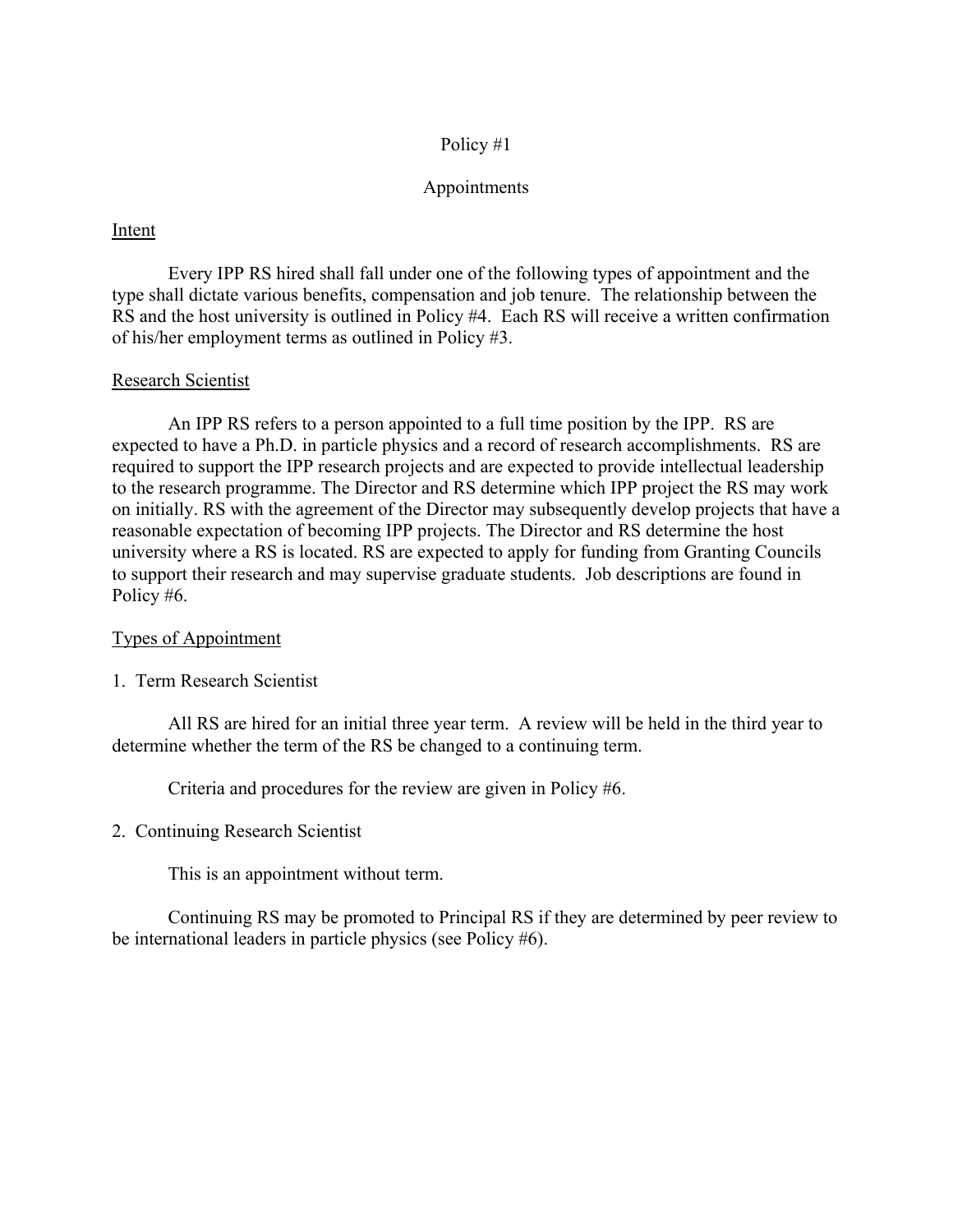# Recruitment

# Intent

The IPP will follow a fair and equitable procedure to recruit the best qualified RS. Recruitment procedures follow Canadian Immigration Department requirements.

## Procedure

- 1. Approval by NSERC is necessary to appoint a RS.
- 2. Procedure shall be determined by the Director with advice from Council. The same search procedure shall be followed for all the candidates for a given search. The procedure should contain some or all of the following:
	- a. Position should be advertised internationally. It should include magazines, or journals or newspapers with a wide readership among particle physicists.
	- b. Applicants must provide a curriculum vitae and a list of referees or arrange references to be sent.
	- c. There should be an interview and the applicant should normally give a seminar.
	- d. IPP members should have an opportunity to comment on the candidates.
- 3. The Director decides who is appointed based on the recommendation of the Council.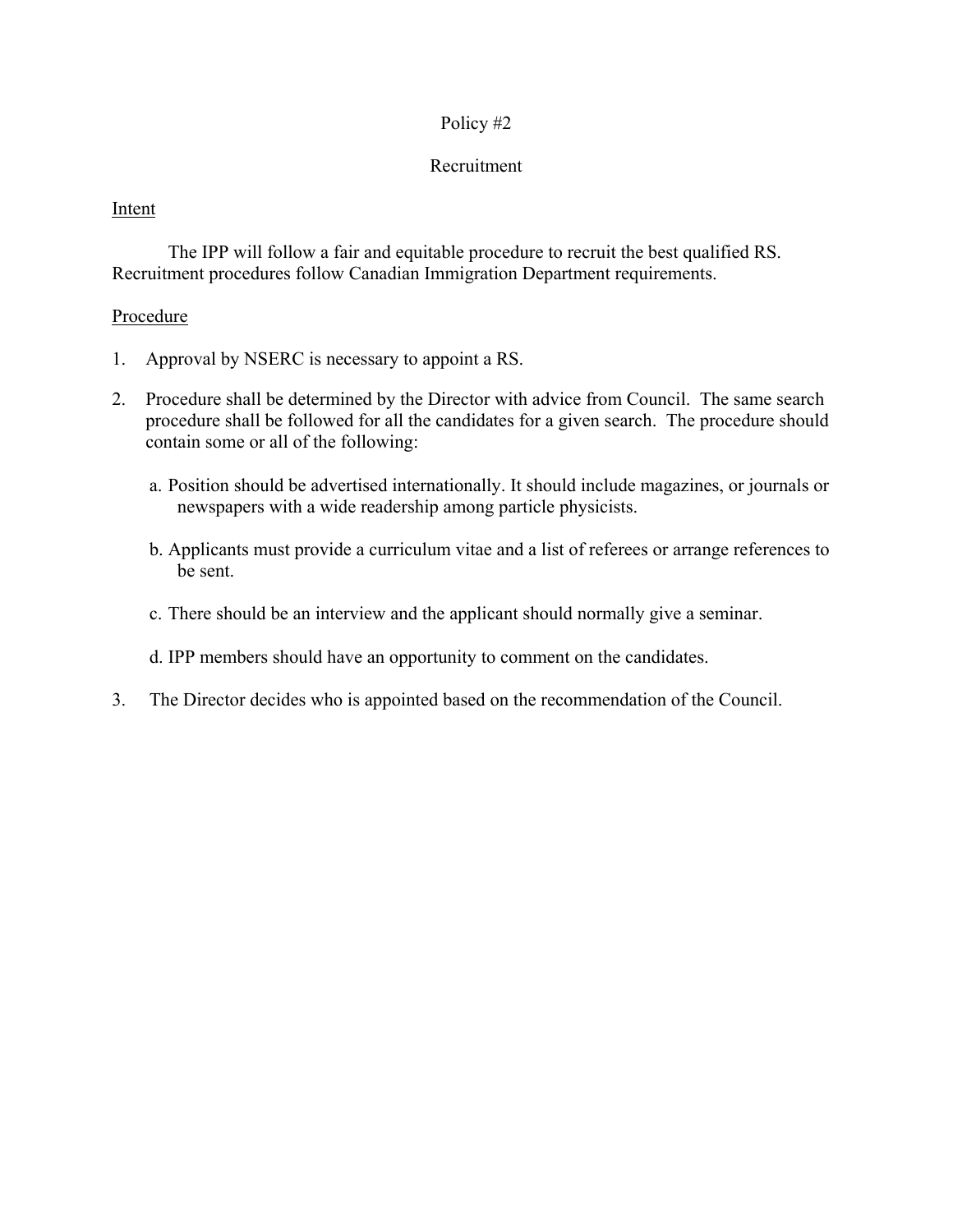# Employment and Hiring

#### Intent

The intention of IPP is that all hiring and employment practices are consistent and equitable. The practices of the IPP must comply with applicable government legislation; NSERC agreements, policies and regulations (Policy #10); and the policies, regulations and contractual agreements with the host university (Policy #4).

#### General Principle

All salaries and benefits of IPP RS are administered by the appropriate department (e.g. Human Resources or equivalent) of the host university or institute.

#### Procedures:

All appointments must be agreed to in writing by NSERC.

All new positions and replacement positions must be agreed to by Council and the Board of Trustees.

Recruitment is governed by Policy #2. A description of the Term and Principal RS positions are given in Policy #6.

#### Offer of Employment

Each individual being offered a position of Term RS shall receive a letter of "Offer of Employment" that shall contain the following information:

- Title of the position
- Effective date of hire
- Length of the contract
- Starting salary
- Date of the next salary review
- Eligibility for employee benefits and pension
- Specific employment conditions
- Terms and conditions relating to relocation expenses

- The requirement that the person is a Canadian citizen or landed immigrant or that the offer is contingent on the person meeting any requirements of Canadian Immigration and on becoming a landed immigrant

- The requirement that the person provide proof of a Ph.D.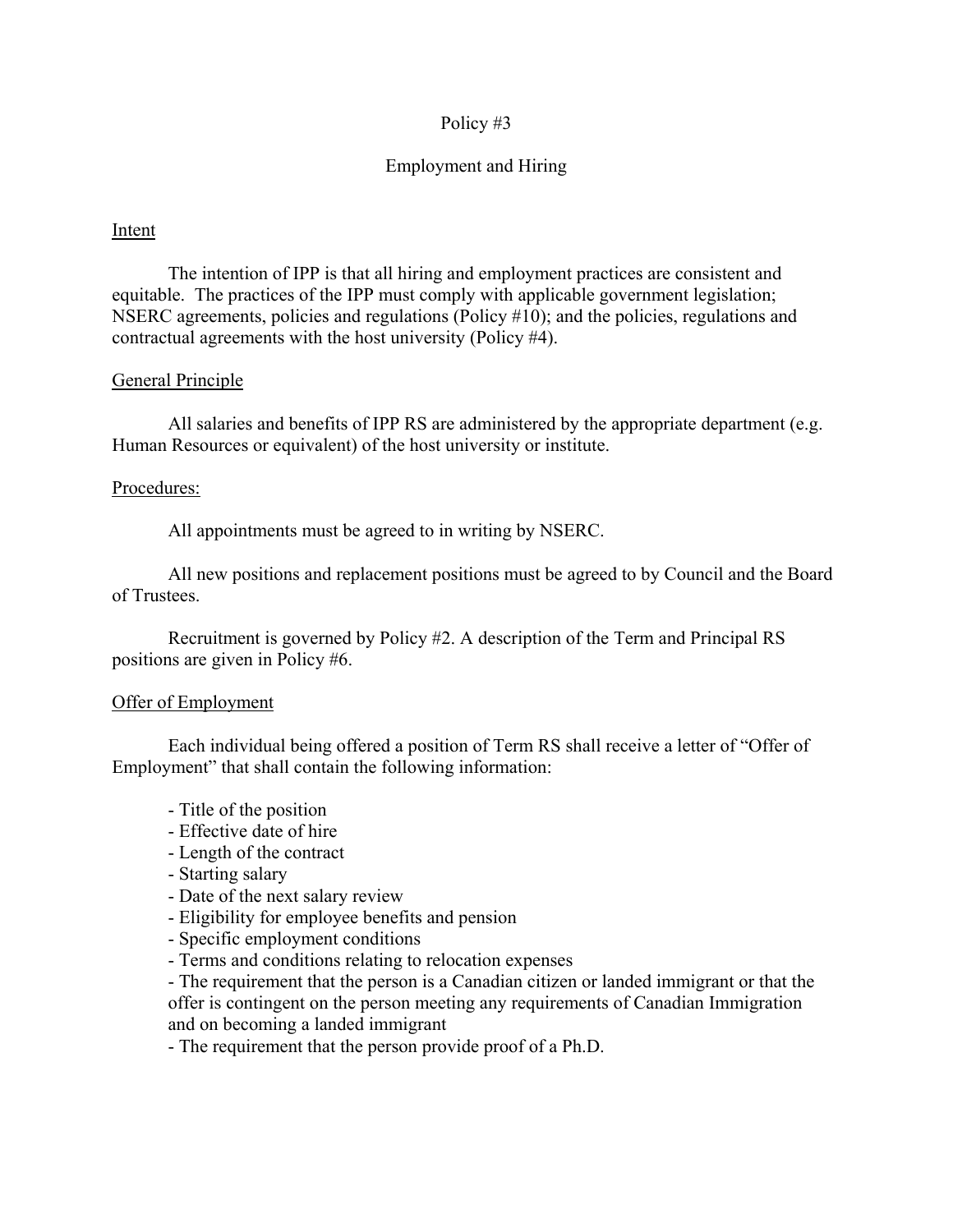- The Offer of Employment will be considered complete on receipt of a letter from the candidate accepting the terms including the choice of a host university that is agreed by the candidate, the Director and the proposed University.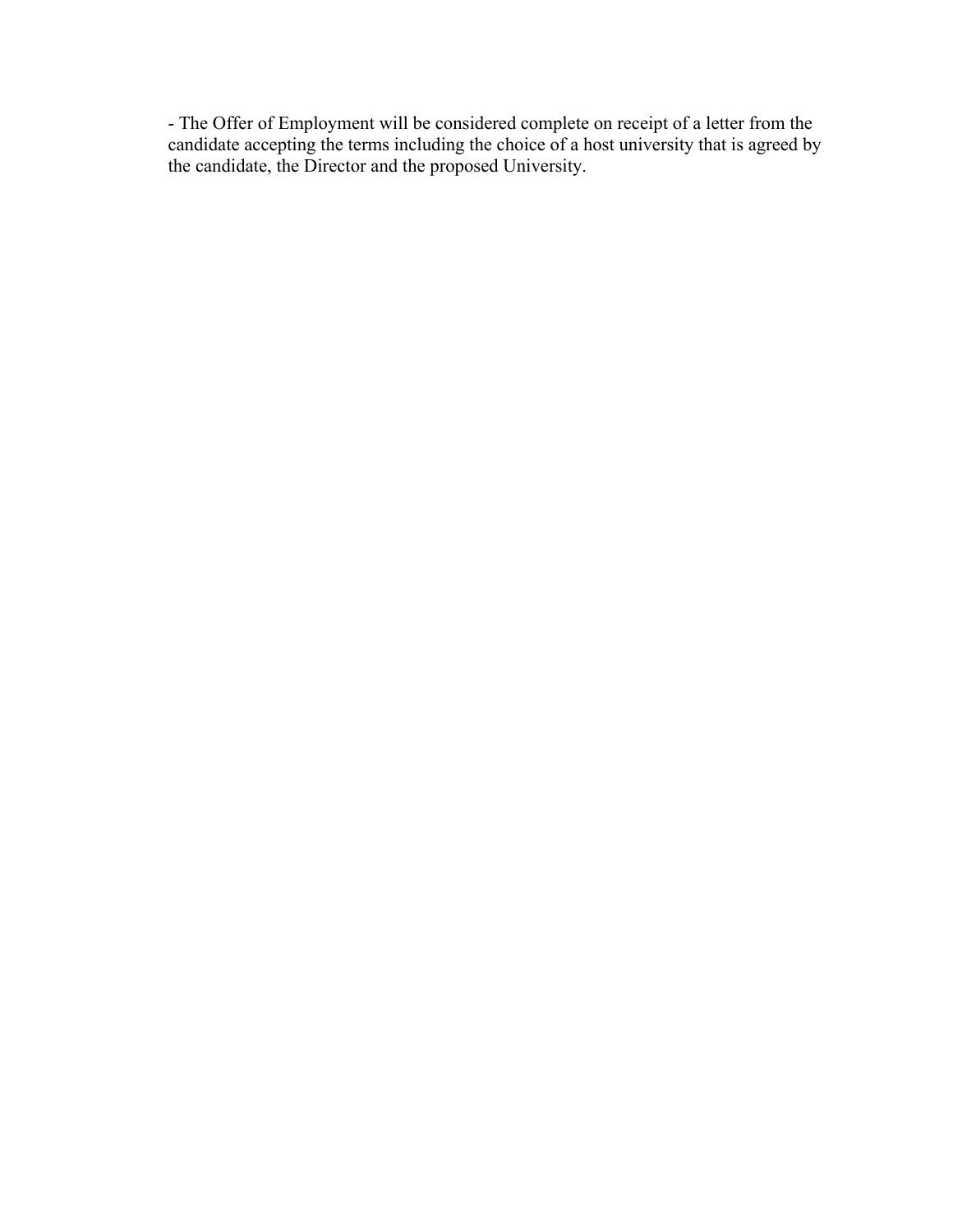# Location and Relationship with Host University

# Intent

The intent is that the RS and the Director agree on a mutually acceptable host university. The host university must be an Institutional Member of IPP and be actively engaged in IPP research projects. The RS must comply with all the applicable policies, guidelines and terms of employment of their host university. IPP has jurisdiction over matters pertaining to compensation (including benefits) in relation to RS appointments. The host university agrees to provide a working environment for the RS that is substantially similar to that of an equivalent faculty member.

# Host University

The host university agrees to the following conditions:

- 1. to provide an adjunct appointment that allows the RS to apply for and hold research grants from Granting Councils and that allows the RS to supervise graduate students.
- 2. to provide benefits from an existing benefits plan at the host university (see Policy #5).
- 3. to provide office and laboratory space.
- 4. to provide access to university facilities.
- 5. that RS are, in general, not required nor expected to teach university courses. Exceptionally, if a RS wishes to teach a formal undergraduate course, prior approval must be obtained from the Director.

# IPP

- 1. There normally will be no more than two RS at a given host university.
- 2. The IPP Secretary-Treasurer will forward funds to the host university on a regular basis to cover both salary and benefits.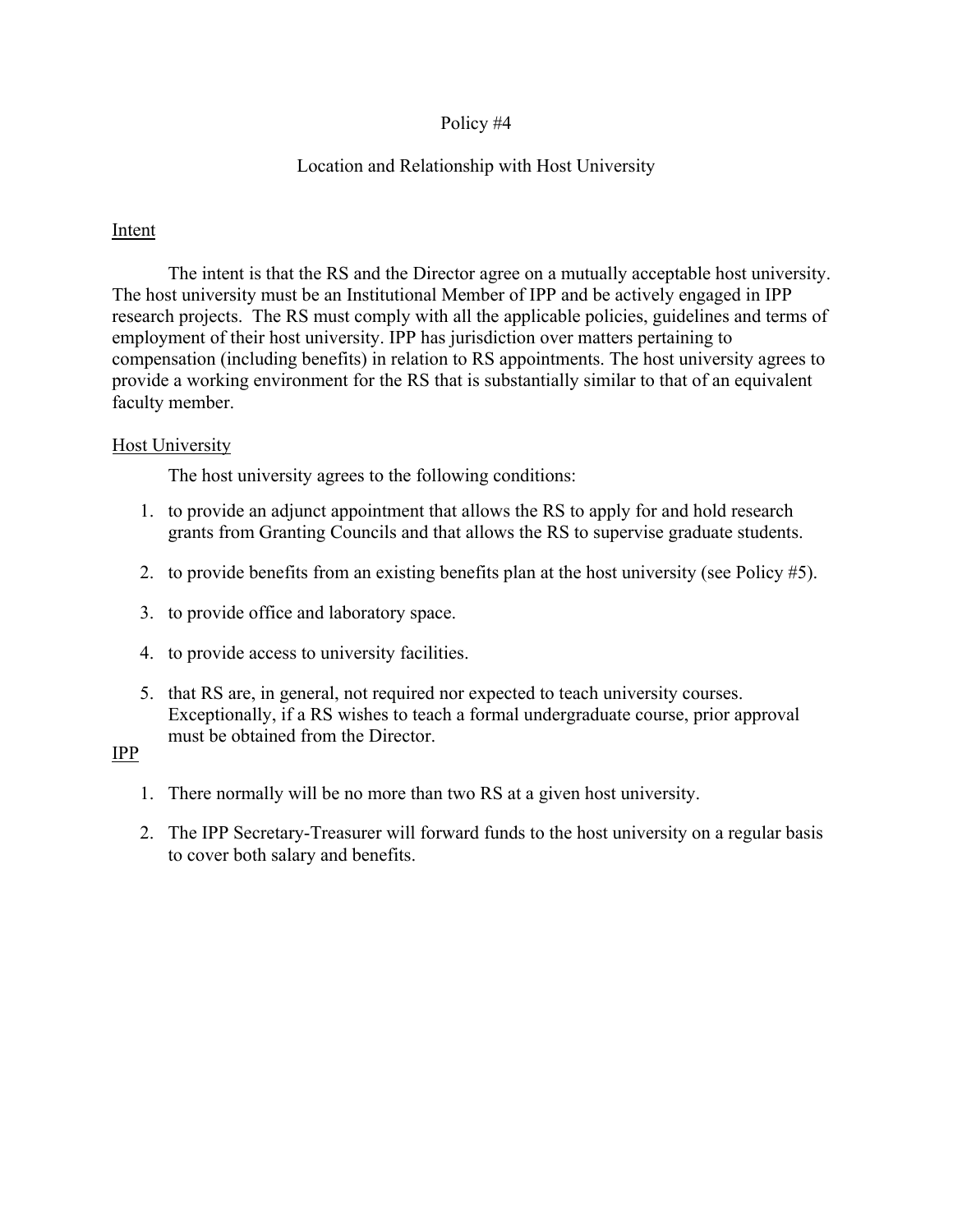# Benefits

#### Intent

IPP RS shall have a competitive benefits plan. RS will be members of an existing benefits plan at their host university (see Policy #4). The benefits plan should be equivalent to the faculty plan at the host university. For purposes of this policy, the coverages and cost sharing details will be described in the terms and policies of the host university.

#### General

In general, the benefits plan may include full or cost-shared coverage in the following:

- provincial medical plan
- extended health plan
- dental plan
- group life insurance
- long term disability insurance
- pension, including CPP

Workers' compensation follows the host university policies and appropriate provincial legislation.

Benefits after retirement, where provided by the host university plan, are subject to the availability of continued funding. IPP RS may not be eligible for all of the retirement benefits offered at the host university.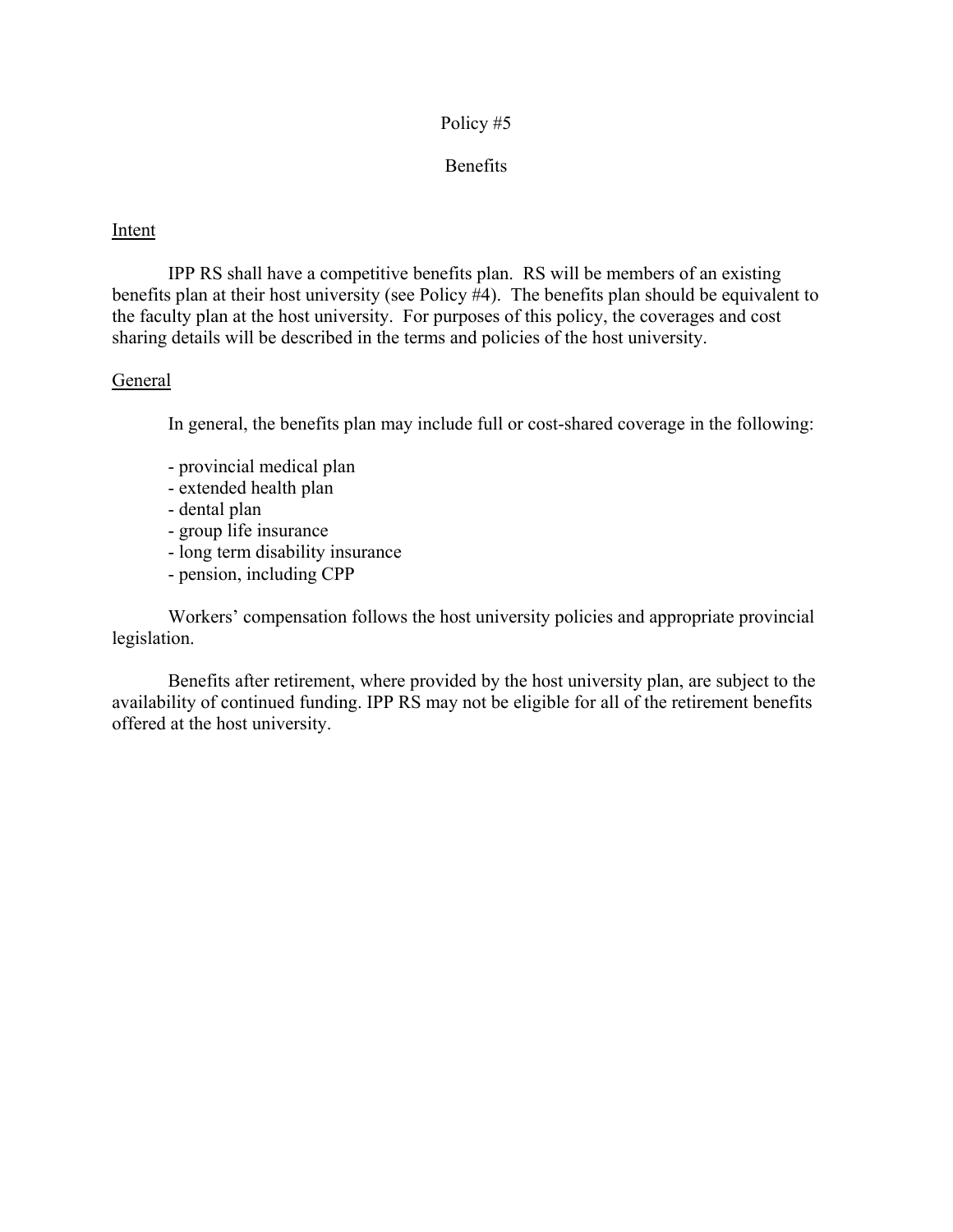# Career Progress

# Intent

The intent is to describe the policies and procedures governing the career progress of the IPP RS. Standards and expected levels of research and scholarly achievement for each of the types of appointment are given.

#### Description of RS types

All RS are expected to have a Ph.D. or equivalent degree from an accredited and recognized academic institute in particle physics or a closely allied discipline. Each RS will have demonstrated research ability, scientific leadership, both oral and written communication skills, and have obtained national and international recognition.

Term Position  $RS - An IPP RS$  is initially hired into this category (see Policy #3) for a term of three years. They are expected to have approximately three years of postdoctoral experience. They will have demonstrated potential in research, scientific leadership and both oral and written communication skills. Evidence will include: proof of degree, letters of reference, a record of invited talks, seminars and colloquia and a record of publication of papers, reviews and books. The equivalent faculty level is assistant professor. Following a successful review during year 3, the RS will be offered a Continuing RS position.

Continuing Position  $RS - A$  grant tenure position equivalent to the faculty level of associate professor. The RS will have a demonstrated record of achievement and scientific originality within an IPP research project. The RS will have demonstrated oral and written communication skills and have shown the potential to be a scientific leader. Evidence will include: letters of reference, a record of invited talks, seminars and colloquia and a record of publication of papers, reviews and books.

Principal Research Scientist – A position equivalent to the faculty level of full professor that reflects the status of the most accomplished RS who have achieved international stature and carry substantial responsibilities. The RS will have approximately 10 years or more of experience as an RS. The Principal RS will have a demonstrated record of internationally recognized research and scientific leadership. Evidence will include: letters of reference, a record of invited talks, seminars and colloquia and a record of publication of papers, reviews and books. Leadership of a group, an experiment or a significant scientific initiative is expected.

#### Procedure for tenure of a Term RS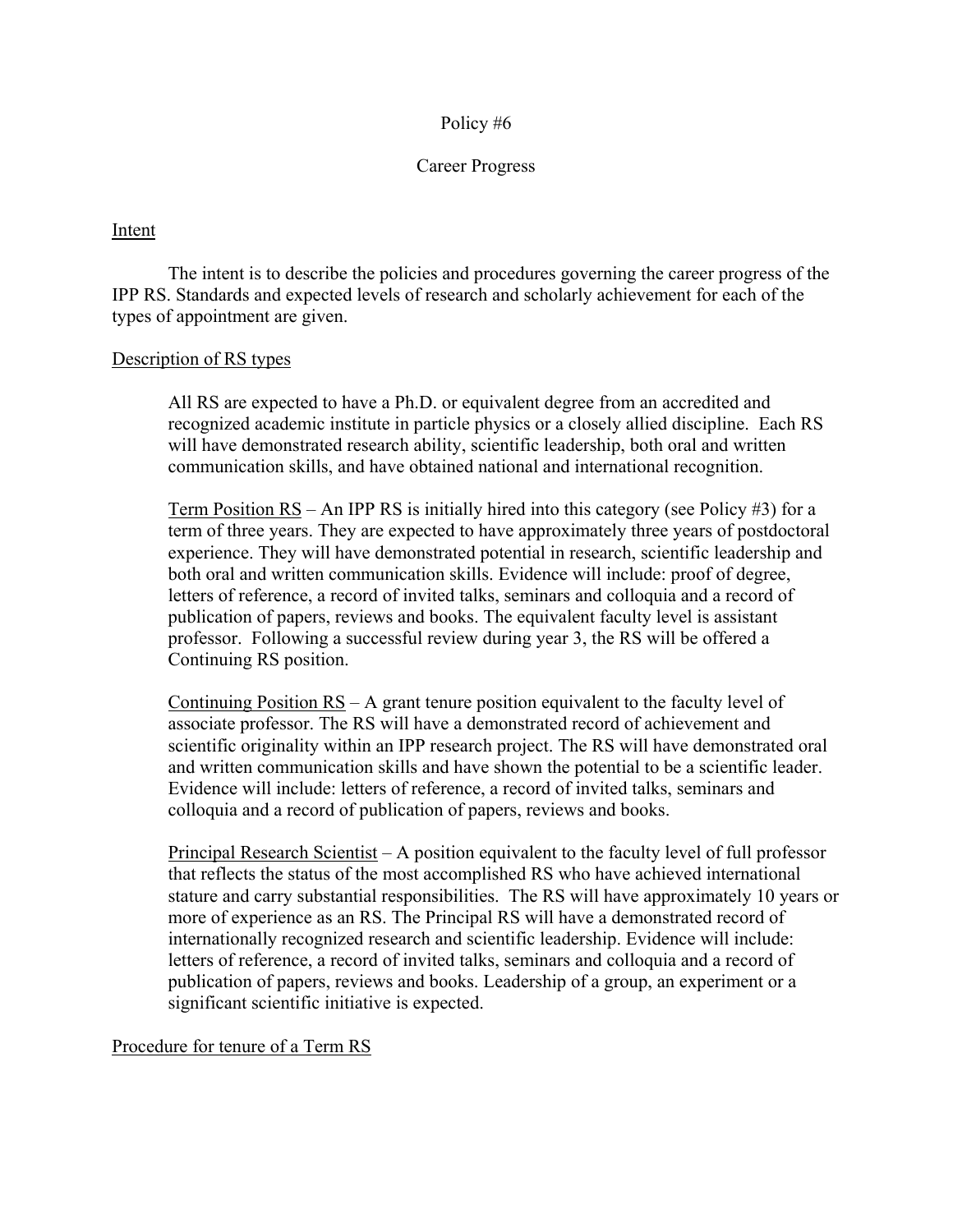Research Scientists are hired initially for one term of three years. The review occurs in the third year of the term. The Director puts in place a review committee to advise the Director. The review committee will request a curriculum vitae from the candidate and references from at least four people with appropriate expertise and knowledge. In general, some of the references should be at arm's length from the Research Scientist. At least two of the referees contacted should be chosen from a list of at least four provided by the candidate.

In order to become a continuing Research Scientist, the review should determine that a research record exists for work on an IPP project that is substantially equivalent to the requirements for tenure of a university faculty and satisfy the requirements listed in the description of RS types in this policy.

#### Procedure for promotion to Principal Research Scientist

Research Scientists with an internationally recognized record of achievement and scientific leadership may be considered for promotion to Principal Research Scientist.

A Research Scientist may request a review with the agreement of the Director. The Director will create a committee to review the candidate and advise the Director. Normally the candidate Research Scientist will be required to provide a curriculum vitae and the names of at least four referees. The committee will request references from at least four referees, two of which were selected by the Research Scientist. In general some of the referees should be at arm's length.

The criteria for promotion to Principal Research Scientist should be substantially equivalent to the requirements for promotion to full professor in a university faculty and satisfy the requirements listed in the description of RS types in this policy.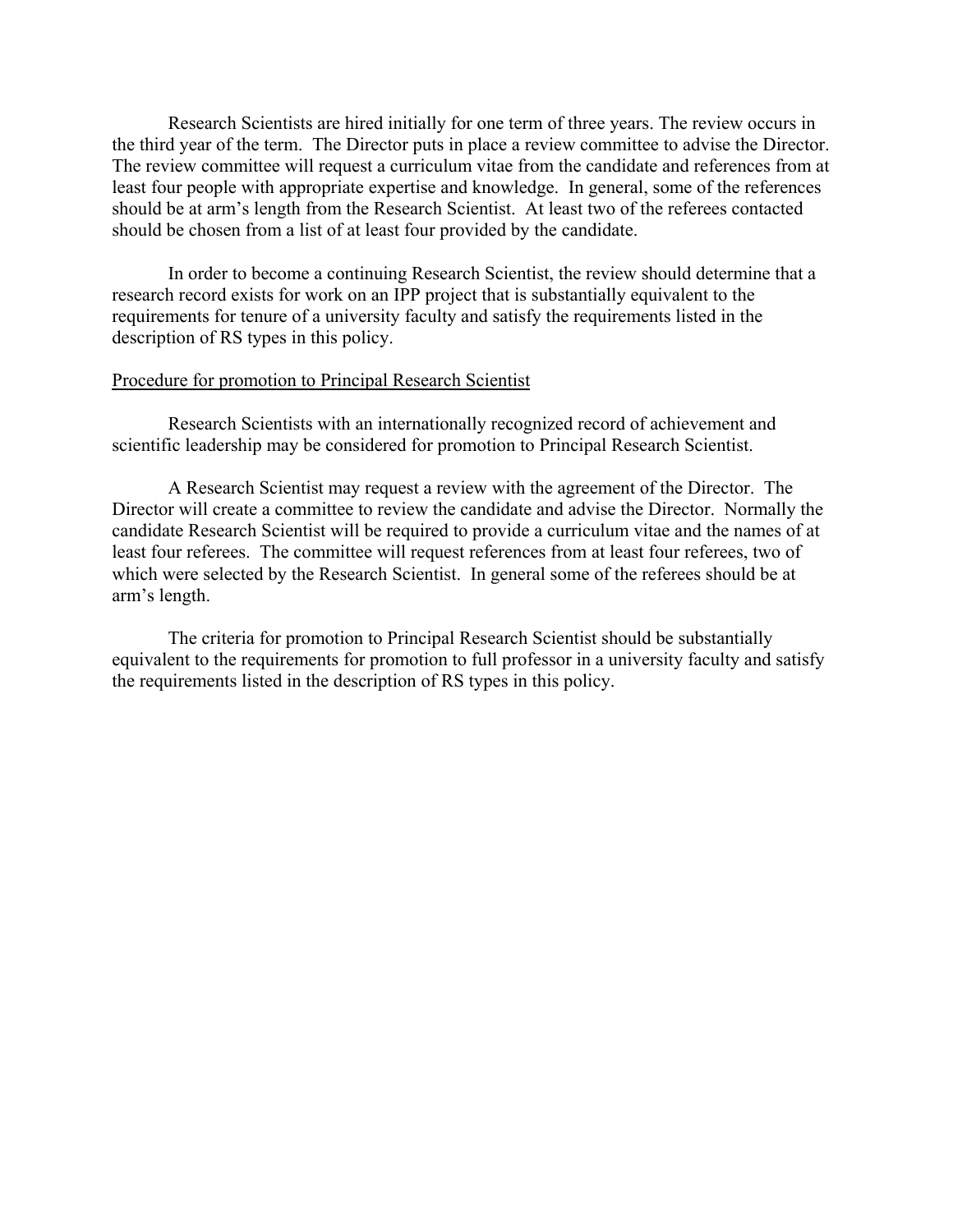#### Non-IPP Work

#### Intent

 The IPP RS positions are primarily intended for research in particle physics. This policy addresses the situation where an IPP RS occasionally may be involved in non-IPP work during normal working hours or in some other direct or indirect way this non-IPP work has an impact on her/his work for the IPP.

#### General Principles

RS should consult with the IPP Director about activities that have the possibility of affecting the work they do for the IPP. The IPP Director may agree to the activity if it satisfies the following criteria.

- 1. There is no conflict of interest (see policy  $#11$ )
- 2. The activity is of significant benefit to the IPP.
- 3. The activity benefits the professional development of the RS.
- 4. The activity benefits the wider IPP community.

The allowance of financial remuneration paid to the RS will be decided on a case to case basis between the RS and the Director.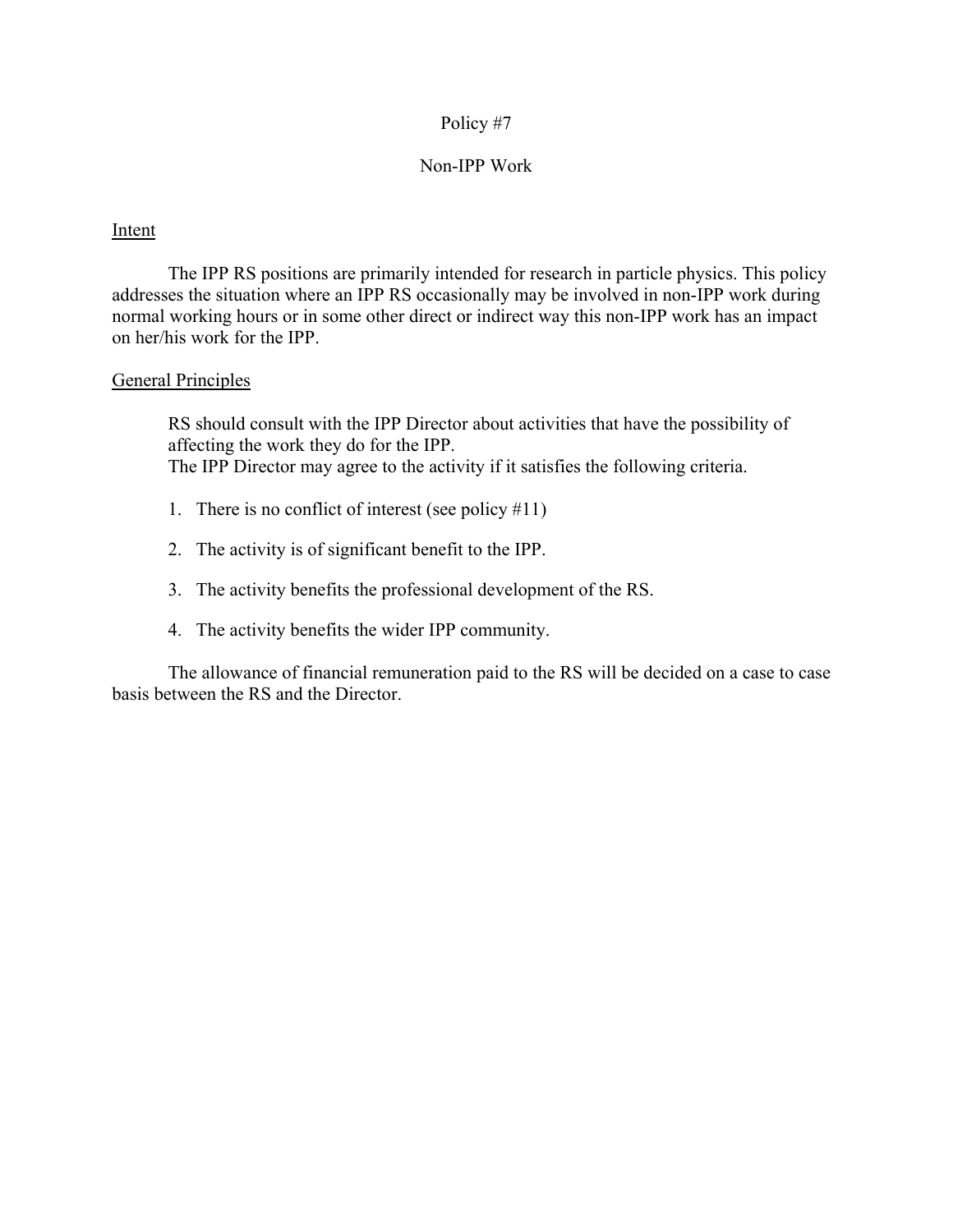# Sabbaticals and Leaves

# Intent

 IPP RS are eligible for both sabbatical leave and unpaid leave. Sabbaticals should be primarily for the professional development of the RS and must be of a general benefit to IPP. Each case will be considered on its individual merit. The Director must agree to all leaves.

# Sabbatical Leave

 A letter of application addressed to the Director of the IPP is required at least six months before the leave is to commence. The leave may be for up to one year or more in exceptional circumstances. The salary during sabbatical leave will reflect the policy for equivalent faculty at the host university.

#### Unpaid Leave

 Unpaid leave may be granted by the IPP Director. A letter of application addressed to the Director of IPP is required at least six months before the leave is to commence. The leave may be for up to one year. An example of an unpaid leave would be for an IPP Research Scientist to take up an important fixed term scientific office or position.

#### Paid Leave

Paid leaves may include:

- Court leave including jury duty, subpoena and summons.
- Maternity and parental leave.
- Bereavement.
- Short term illness as defined by the policies of the host university.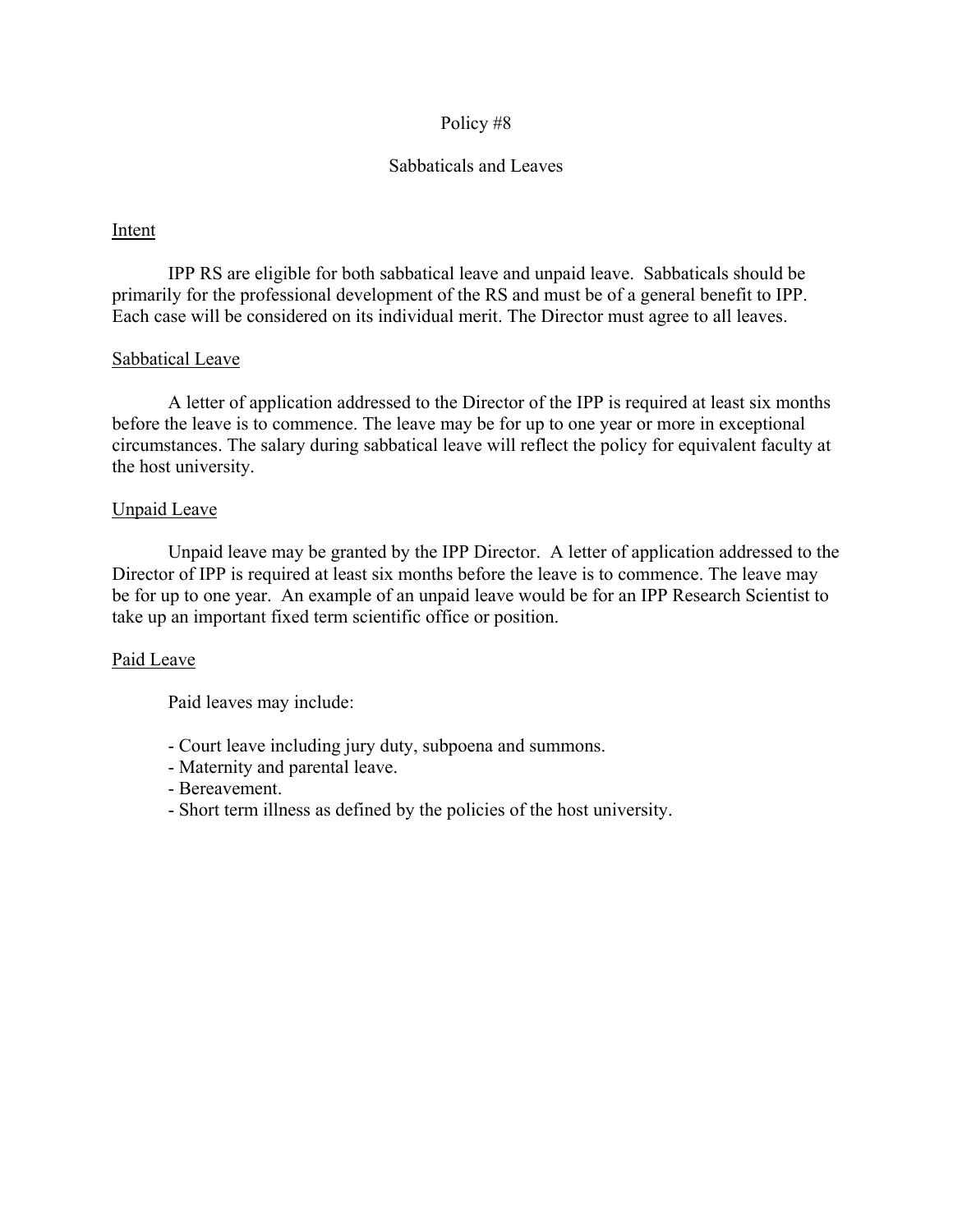# Relocation

# Intent

Define the conditions under which IPP will reimburse relocation expenses of newly appointed RS and the maximum amount of reimbursement. Define the procedures under which IPP Continuing RS may relocate and under which conditions the IPP will contribute to relocation costs.

# Guidelines

1. IPP will pay relocation costs up to the equivalent of the base salary for two months for new IPP RS.

NOTE: In the event that the employee decides to leave the IPP position on her/his own volition prior to twelve (12) months continuous service, IPP will be compensated for all reimbursed relocation costs. A newly hired RS will be required to sign an agreement to this effect prior to relocating.

- 2. IPP RS who initiate a change of host university will not normally be reimbursed for relocation costs.
- 3. IPP RS who change host universities at the request of IPP to better fulfill IPP research objectives will be reimbursed, as under (1).
- 4. IPP RS who temporarily relocate to a laboratory or research institute as part of their research activities will not be reimbursed for relocation costs by IPP. The costs of such relocation, including the necessary additional or replacement benefit premiums should be covered by the individual research group. For such relocations, prior approval is required from NSERC, IPP, and the research group involved.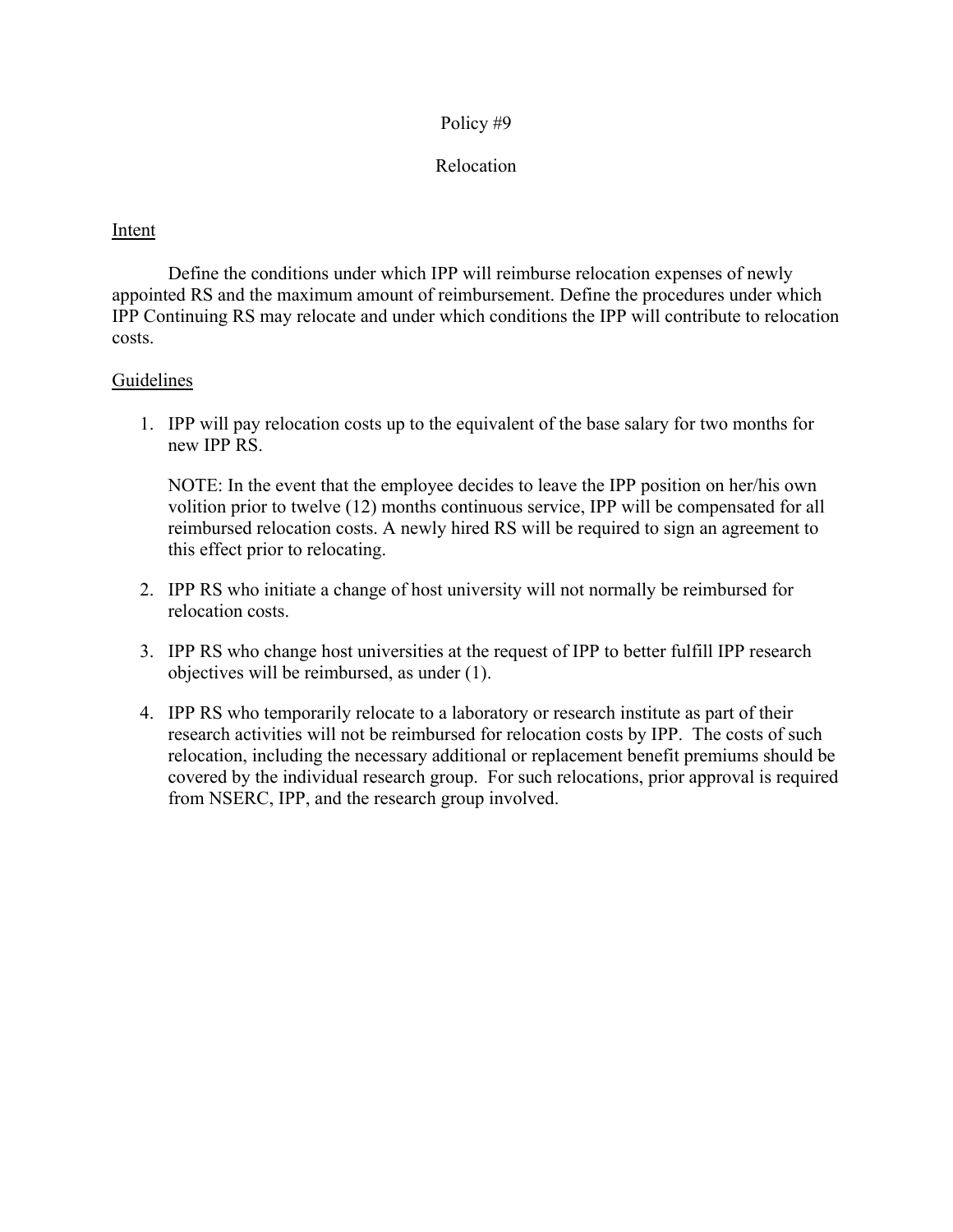# Relationship with NSERC

# Intent

IPP salaries and benefits are paid with funds from an NSERC Discovery Grant. These funds are administered in accordance with NSERC policies and guidelines.

- 1. The NSERC IPP Discovery Grant is applied for and held by the Secretary-Treasurer of IPP.
- 2. The IPP RS program may be reduced in scope or terminated at the discretion of NSERC. Such changes are covered in policy #13. Salary levels will be subject to the availability of funds.
- 3. NSERC has to approve the hiring of new or replacement RS (see policy #3).
- 4. Under NSERC rules, RS with adjunct professor status are eligible to receive and administer NSERC grants (see policy #4).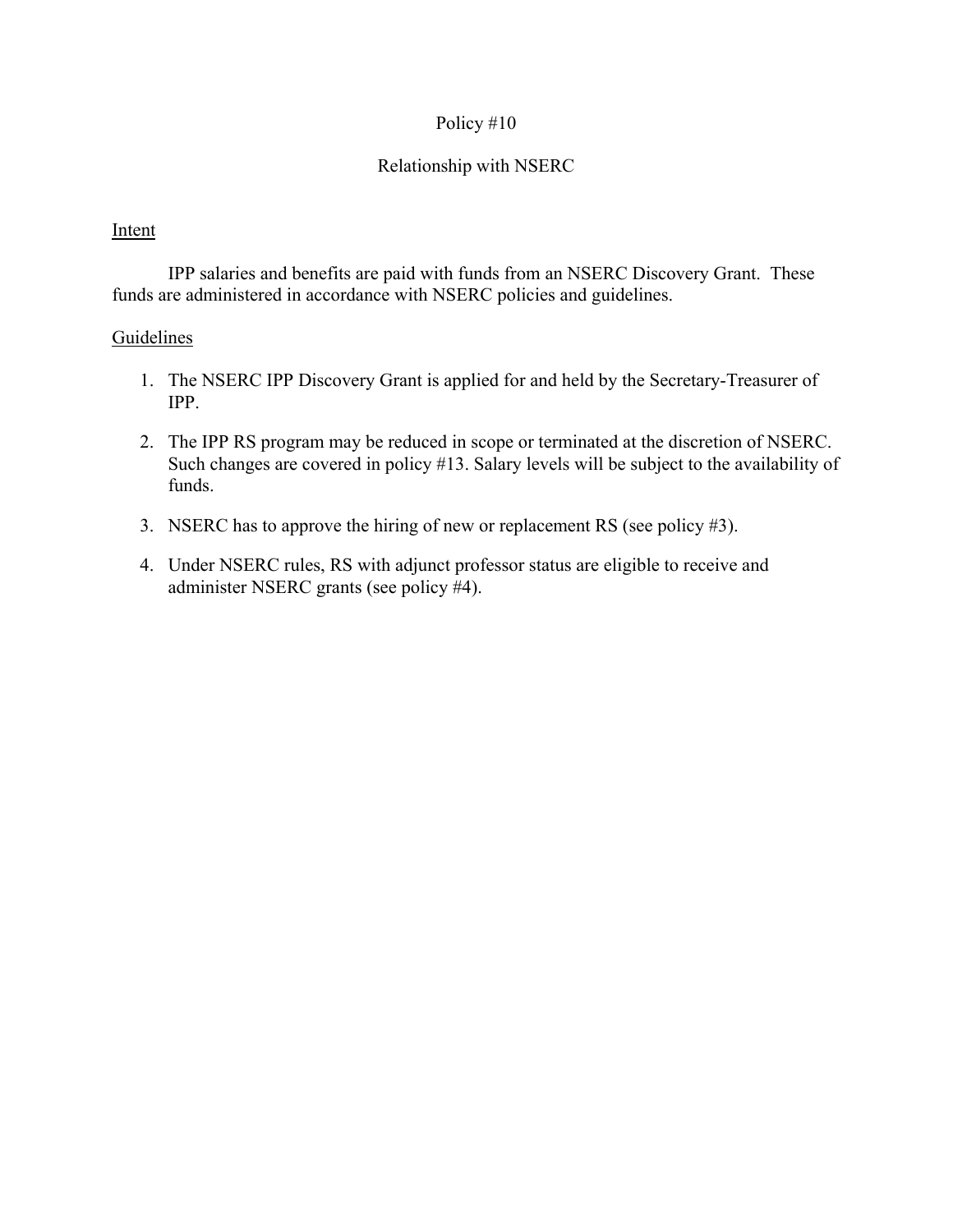# Conflict of Interest

# Intent

IPP RS shall not engage in contract work with any company or institution that could be construed as conflict of interest.

- 1. A company controlled by a RS or his/her family, or in which they have an interest, shall not enter into contract with an IPP project for supply of materials or services without prior disclosure to the Director.
- 2. Where an IPP RS is responsible for specifying or approving materials or services purchased by an IPP project, he/she shall not have any financial interest or personal gain, direct or indirect, in the transaction.
- 3. IPP RS are required to follow the Conflict of Interest guidelines of both NSERC and their host university.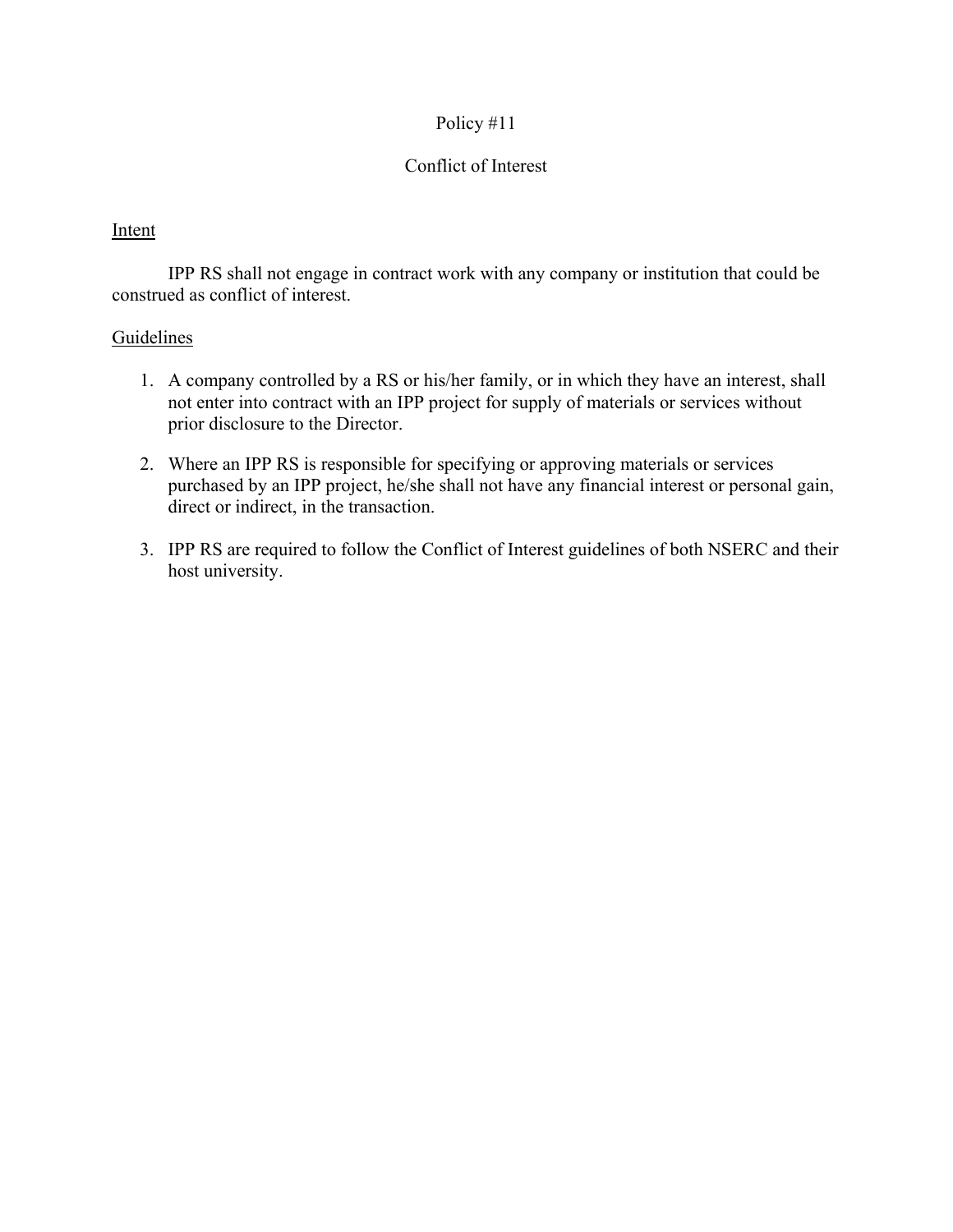# Retirement

# Intent

For planning purposes, the normal retirement age for IPP Resaerch Scientists is 65 years.

- 1. Retirement rules and regulations are specific to the particular retirement plan of the host university.
- 2. Early retirement may be possible subject to the provisions of the specific retirement plan.
- 3. Post-retirement benefits, specific to the host university benefit plan, may be applicable (see policy #5). Availability of post-retirement benefits depends on the host university and the agreement of IPP.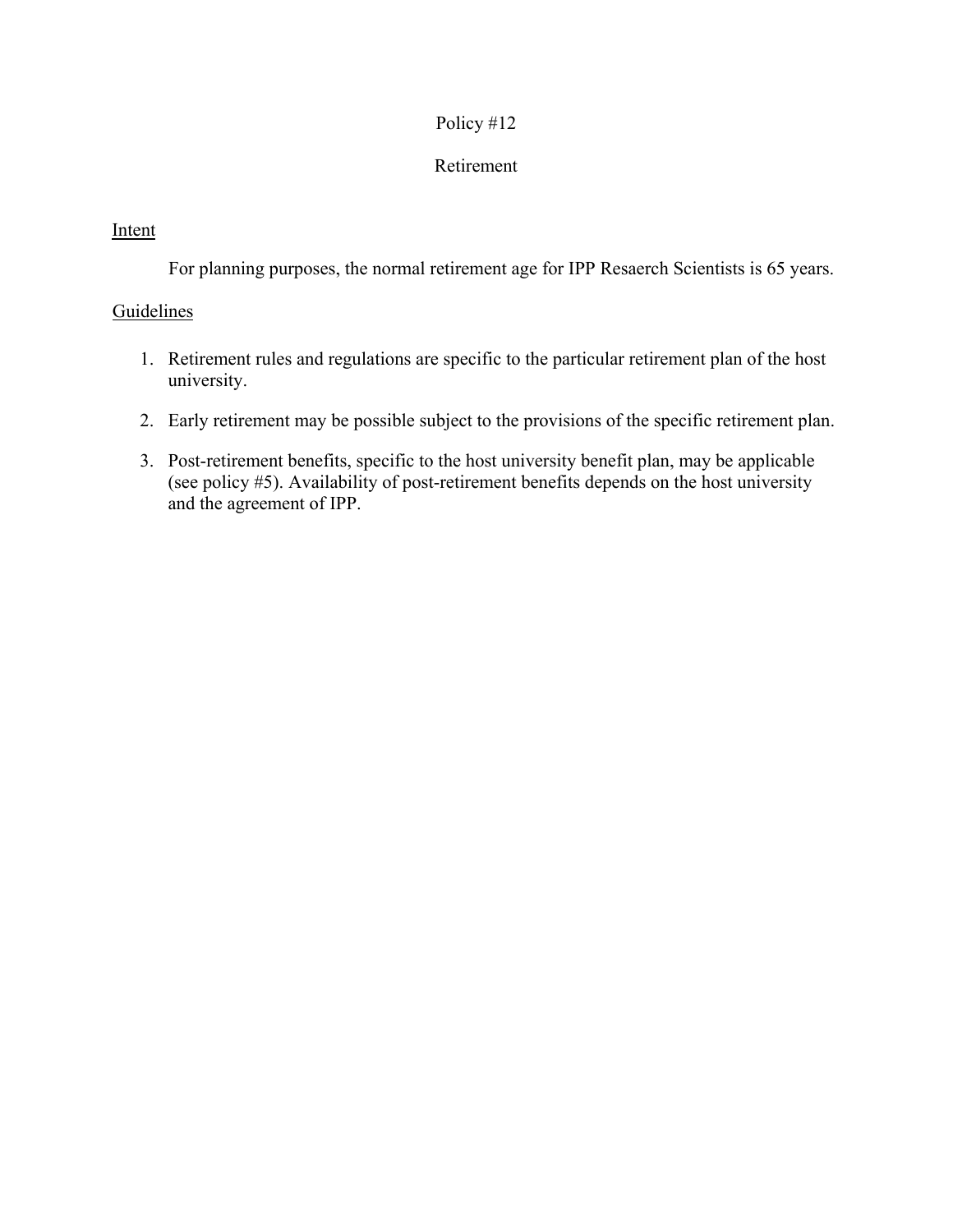# Termination

# Intent

Termination of an IPP RS shall be conducted as per the following procedures:

# General

Termination is the permanent cessation of employment by IPP due to the conclusion of a fixed term appointment, resignation, retirement, death, financial stringency, cessation of operations, or dismissal with cause.

- 1. Conclusion of a fixed term appointment see Policy #1.
- 2. Resignation an IPP RS may resign his/her position upon giving the IPP Director a minimum of two weeks written notice.
- 3. Retirement see Policy #12.
- 4. Death see Policy #14.
- 5. Financial stringency/cessation of operations this situation could arise due to the reduction or termination of the NSERC grant that supports the RS program (see Policy #10). Notice of termination and the determination of severance payments is the responsibility of the BOT. The amount of notice and severance payment for Continuing RS shall be:
	- a. Lay-off:
		- i. Six months notice will be given to tenured IPP RS who are laid off as a result of financial stringency.
		- ii. In addition, should funds be available, the notice will be extended by one month's notice per year of service to a maximum of twenty four months.
		- iii. Finally, should funds be available, the minimum total notice for those with less than six years of service would be twelve months.
	- b. Severance Pay:
		- i. On termination of employment with IPP as a result of lay-off due to financial stringency, IPP RS with a continuing appointment will be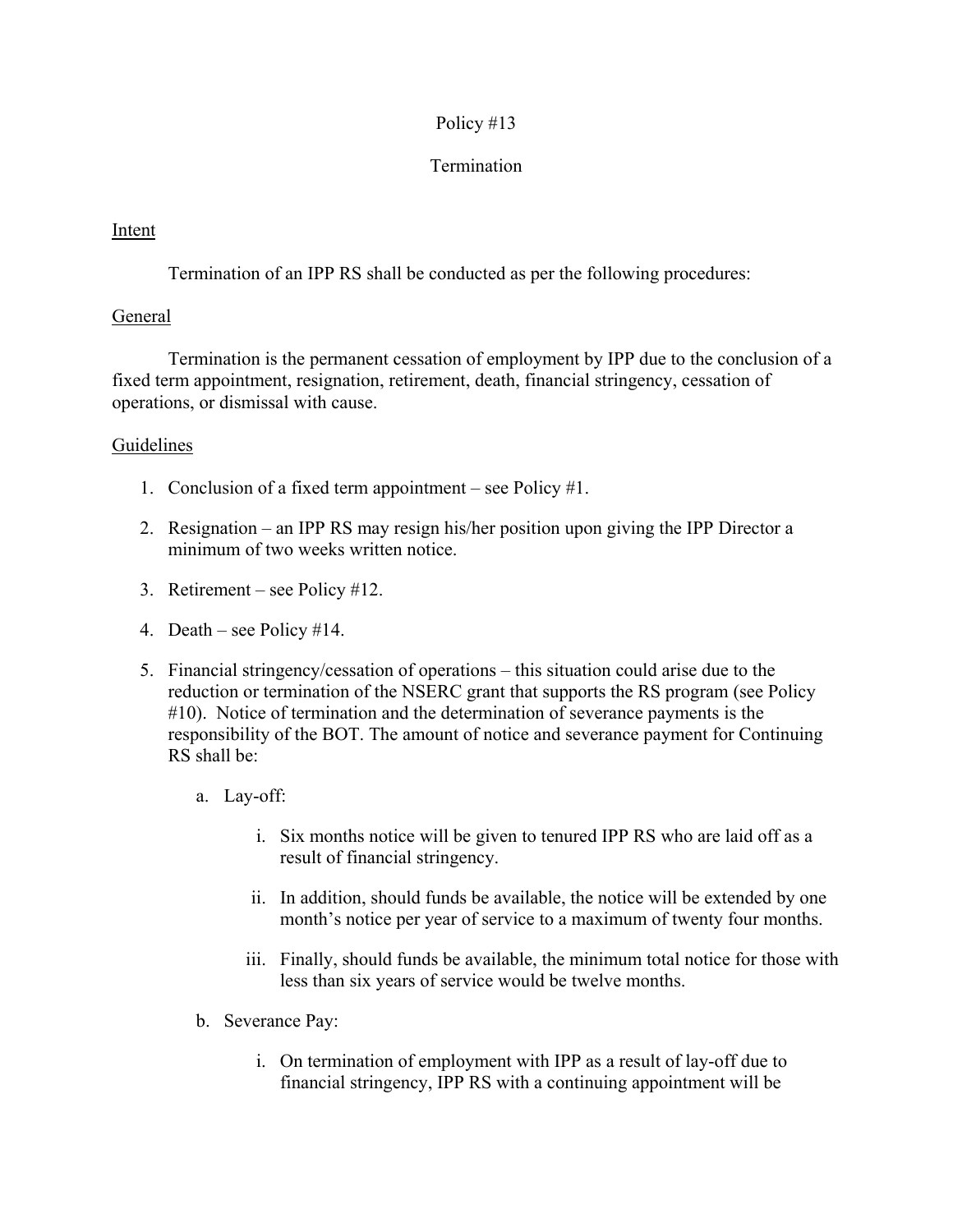entitled to a severance payment of one week's pay per year of service to a maximum of 26 weeks.

6. Dismissal with cause – an IPP RS may be discharged "with cause" in the case of incompetence or gross misconduct.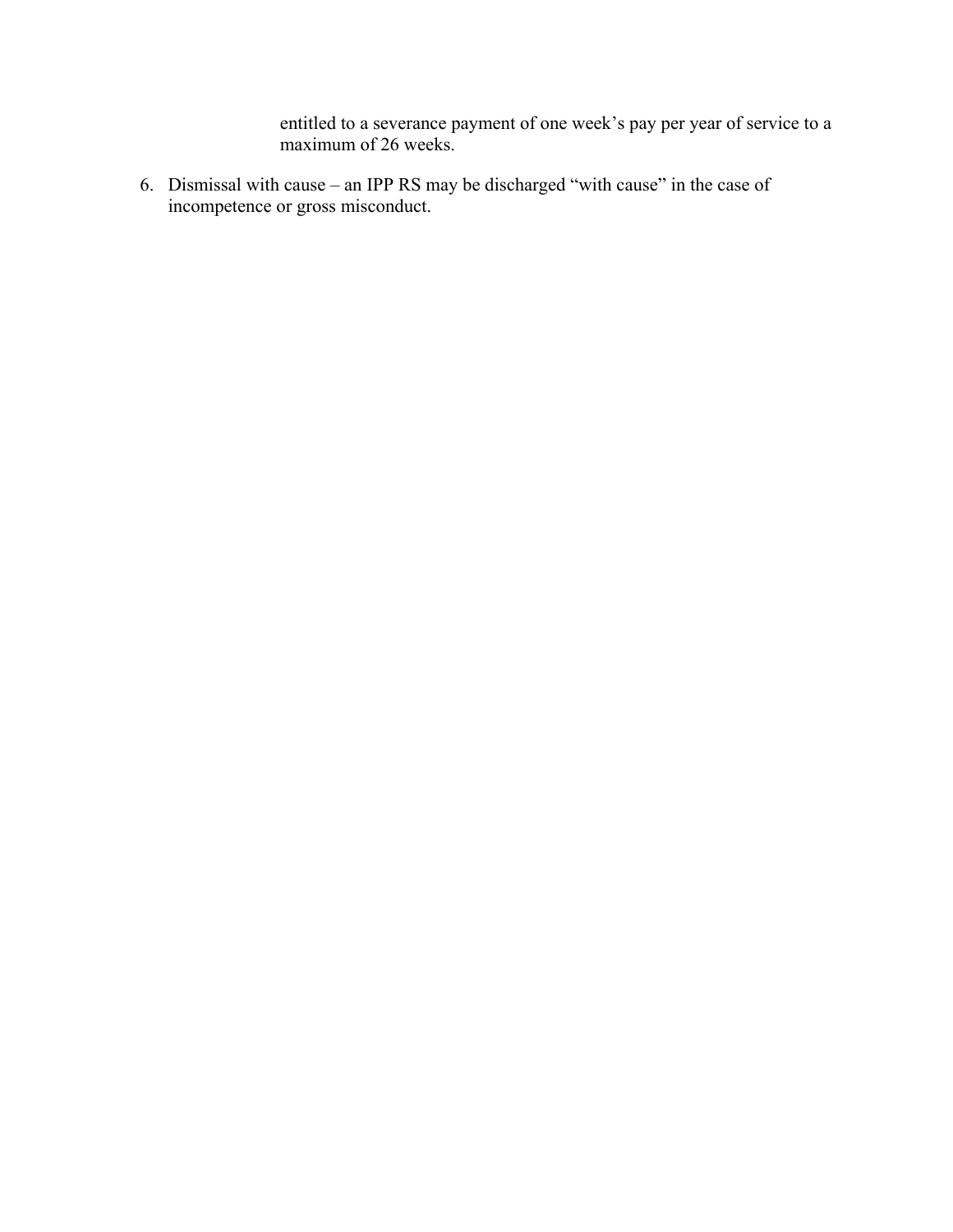Death

# Intent

In the event of death prior to retirement, IPP will follow the guidelines of the host university.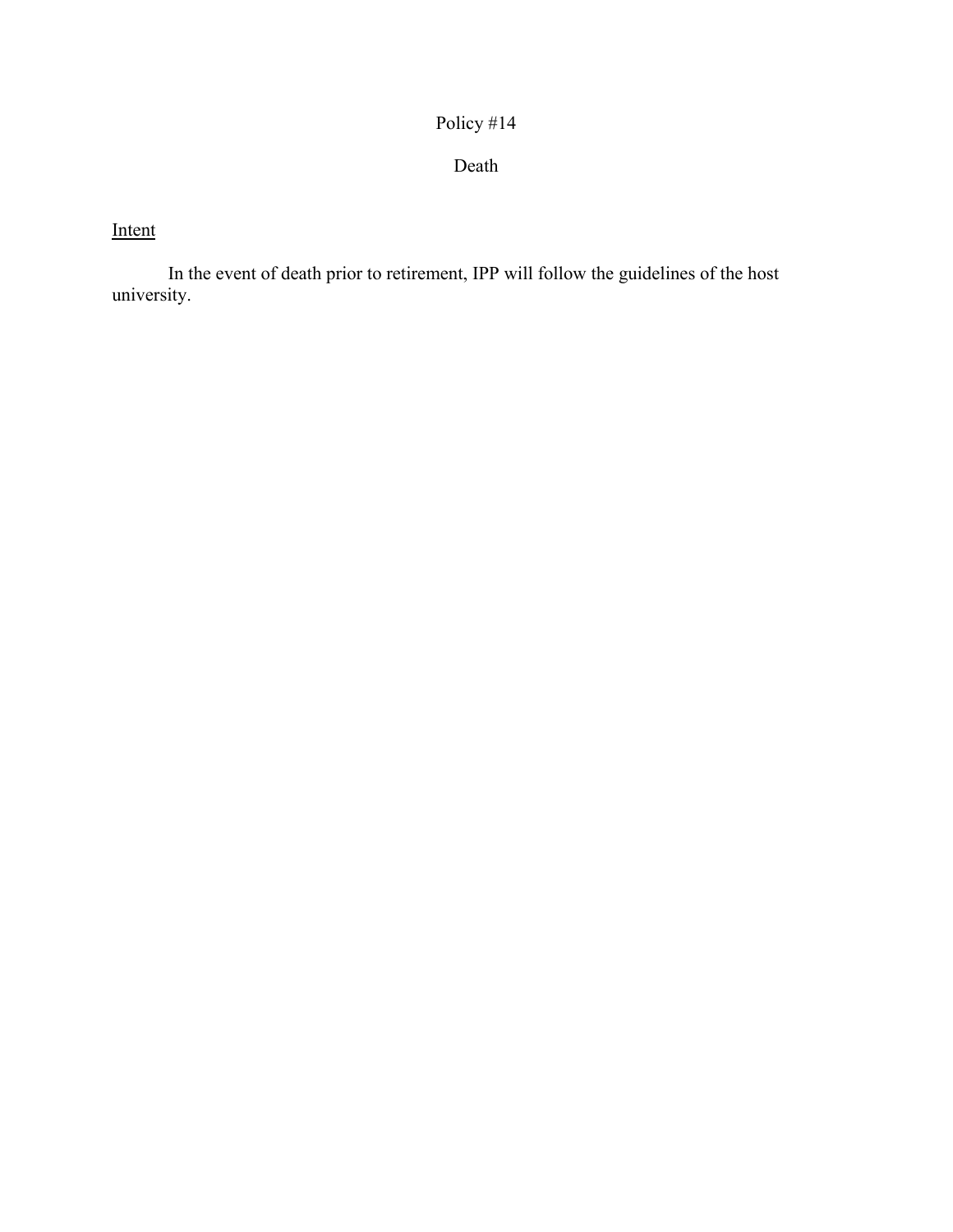# Equitable Treatment and Harassment

#### Intent

IPP will comply with the current Human Rights Legislation so that each RS can expect to be afforded a work environment free from discrimination or harassment.

- 1. IPP will not discriminate against RS with regard to terms or conditions of employment on the grounds of race, creed, colour, religion, gender, sexual orientation, age, marital or parental status, nationality, place of origin, political affiliation or activities, disability, or conviction of an offence for which a pardon has been granted.
- 2. IPP RS will be governed and guided by the specific policies of "equitable treatment and harassment" at their host university.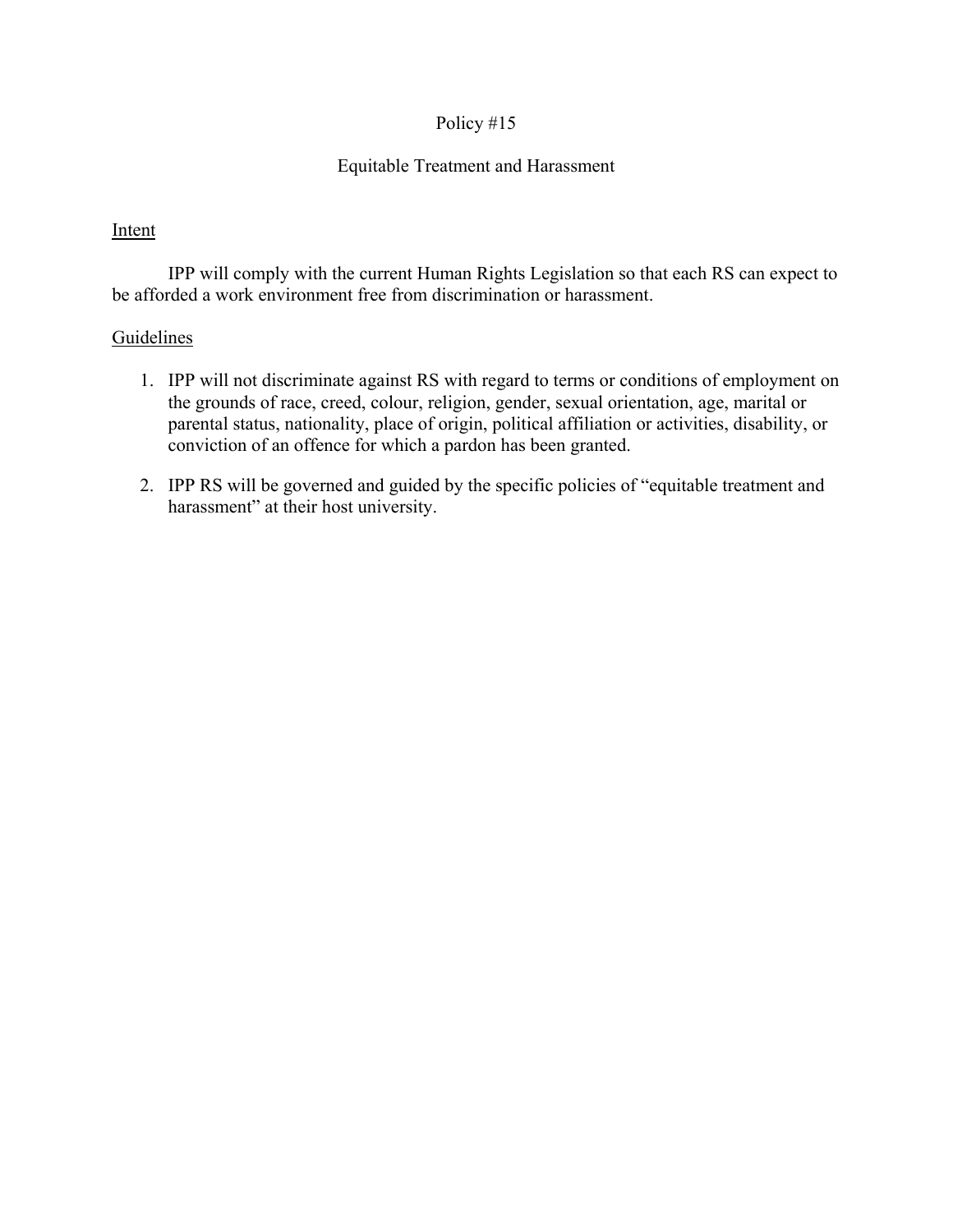# Salary Administration

# Intent

The administration of salary is described here. The intent is to base salary scales on those of equivalent faculty members at Canadian universities where RS are hosted.

# Salary Administration

- 1. The IPP Director shall determine the salary levels of the IPP RS.
- 2. The IPP Director may convene a subcommittee, approved by Council, to help in the determination of salary levels and/or annual adjustments.
- 3. The host university administers the salaries and benefits (see Policies #4, #5).
- 4. Salary increases are subject to the availability of funds (see Policy #10).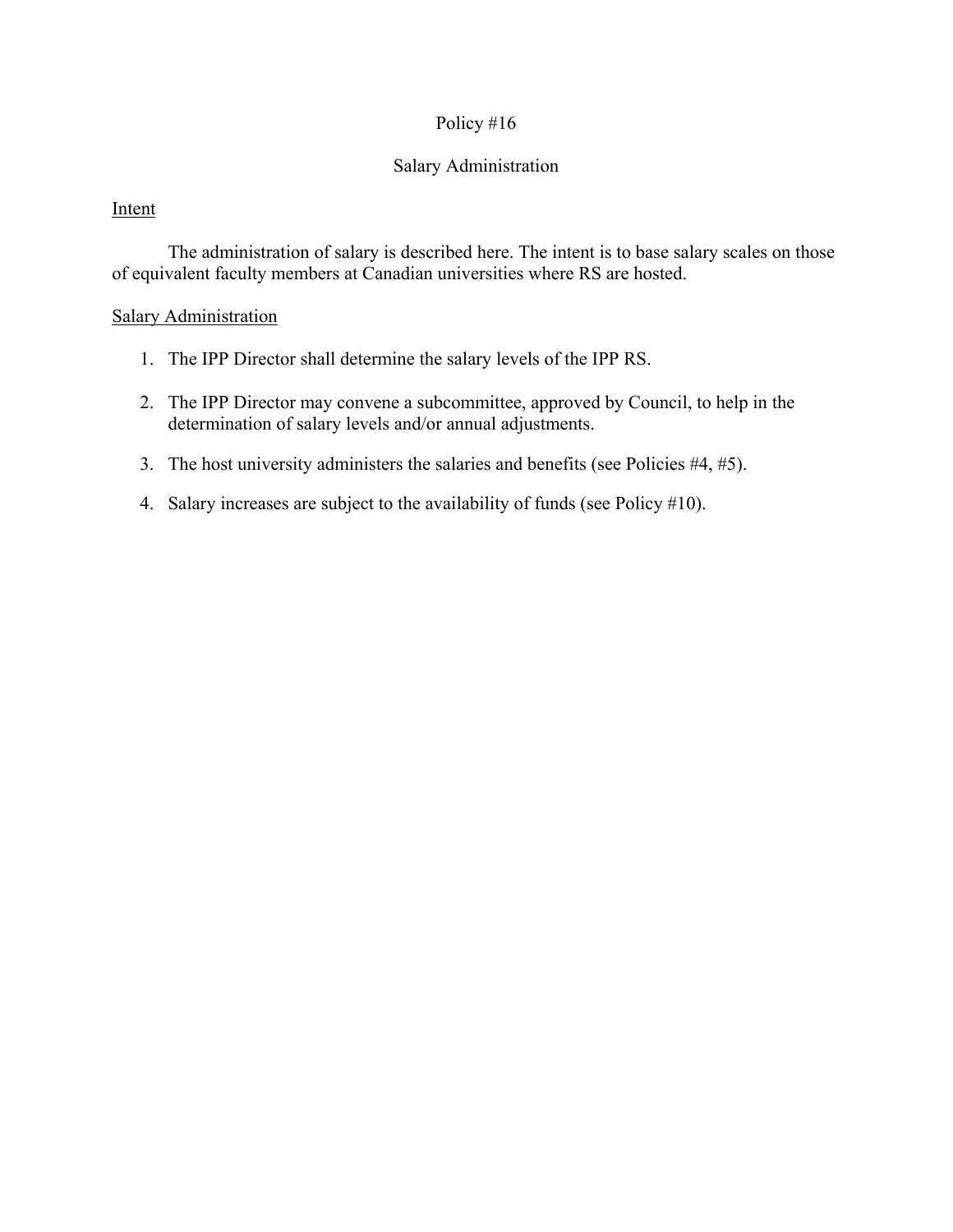# Vacation, Overtime, Travel Time

#### Intent

IPP RS shall have paid vacation in accordance with the guidelines of their host universities. IPP RS are sometimes required to work or travel outside of regular working hours. This policy allows for compensation of this time.

- 1. The allocation of vacation time and statutory holidays shall follow the guidelines of the host university.
- 2. RS may take reasonable additional vacation time as compensation for travel/work periods outside normal working situations. This additional vacation time may not be accumulated over more than six months or carried from one year to the next.
- 3. A maximum of 10 days of unused vacation time may be carried over from one year to the next.
- 4. No financial compensation will be awarded for unused vacation time or accumulated overtime periods.